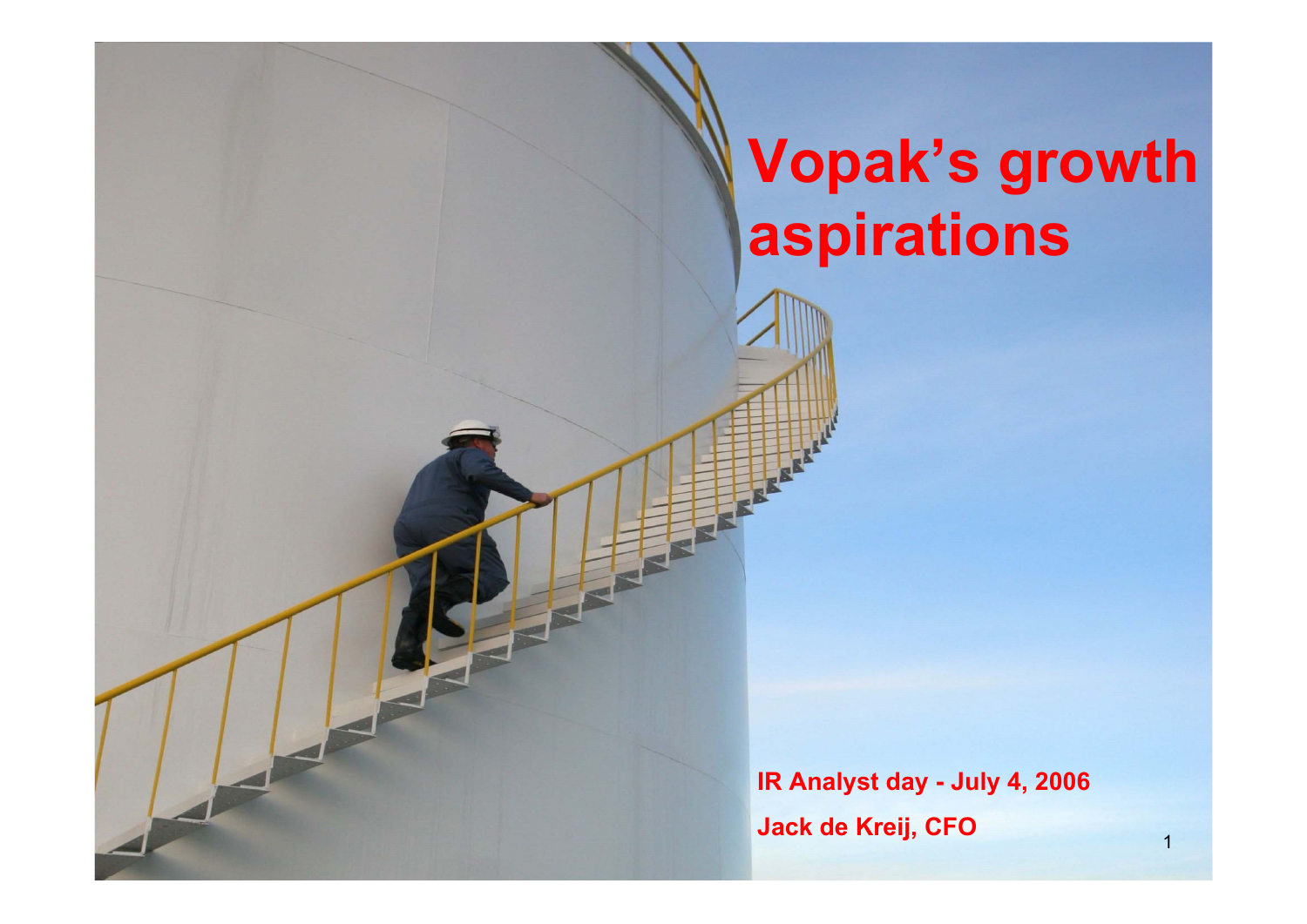

# **Today's program**

| $10.00 - 10.45$ | Opening<br>Jack de Kreij (CFO)                                                                                                              |
|-----------------|---------------------------------------------------------------------------------------------------------------------------------------------|
| $10.45 - 12.30$ | <b>Bio fuels and Vopak</b><br>Hans de Willigen (Commercial Manager CEMEA – Rotterdam)<br>Hari Dattatreya (Director Sales & Marketing OEMEA) |
| $12.30 - 13.30$ | Lunch                                                                                                                                       |
| $13.30 - 14.30$ | Developments within division OEMEA<br><b>Rob Nijst (Division President OEMEA)</b>                                                           |
| $15.00 - 16.00$ | <b>Conducted tour at Vopak Terminal Europoort</b>                                                                                           |
| $16.30 - 17.15$ | Developments within division CEMEA<br>Kees van Seventer (Division President CEMEA)                                                          |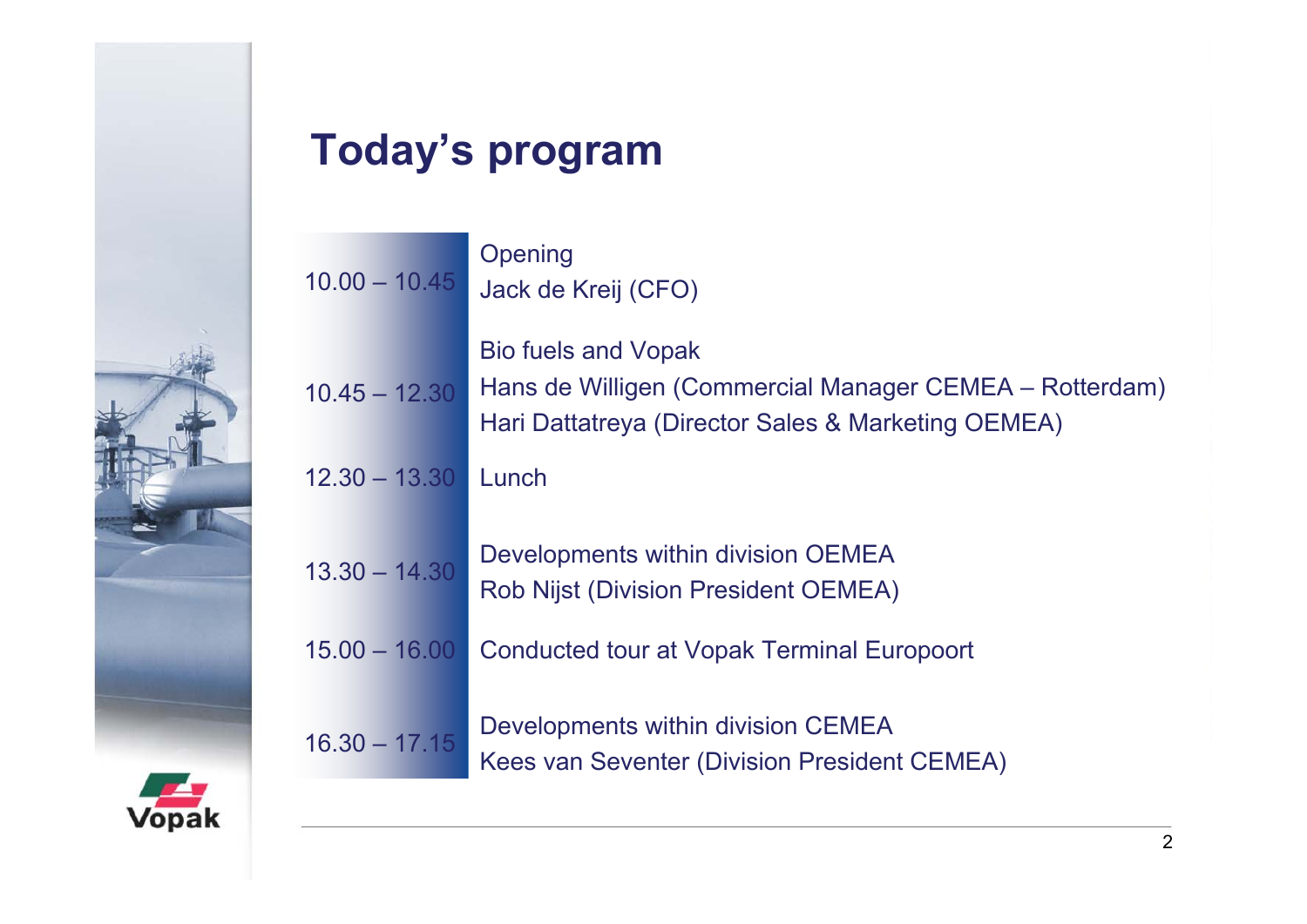

- $\bullet$ **Growth objective**
- $\bullet$ **Growth strategy**
- $\bullet$ **Growth plans**
- $\bullet$ **Outlook**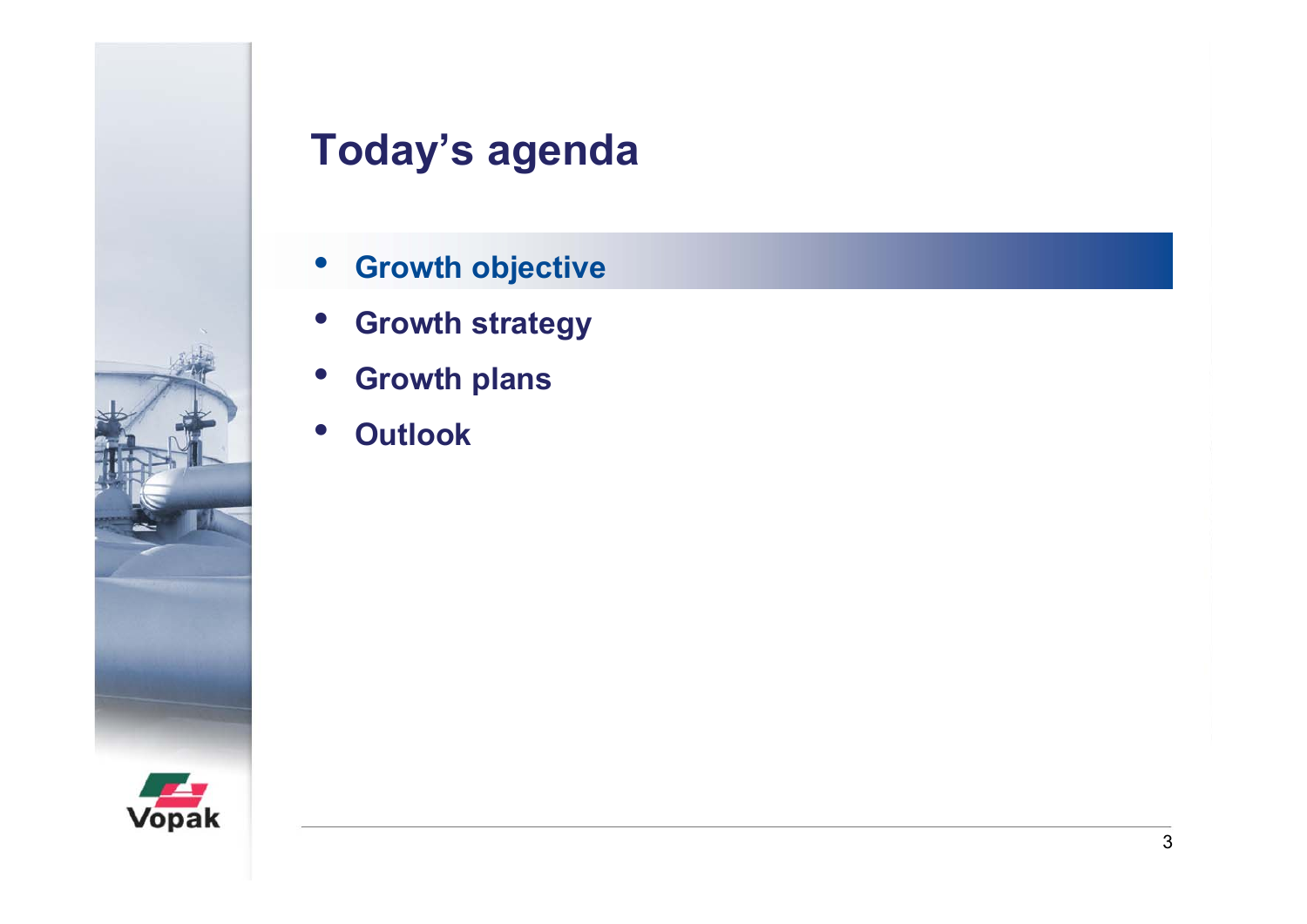### **Vopak's financial growth objective**



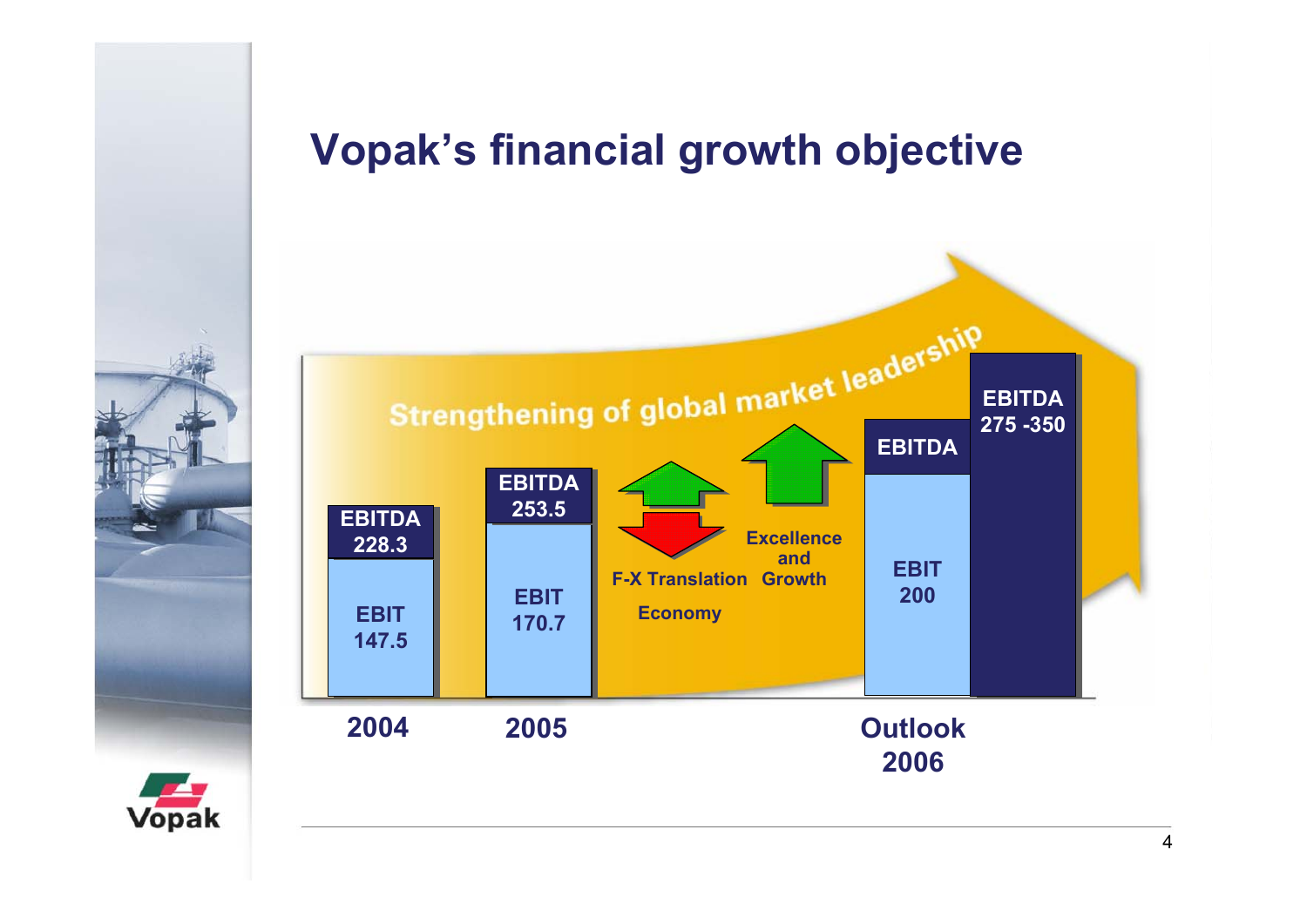

- $\bullet$ **Growth objective**
- $\bullet$ **Growth strategy**
- $\bullet$ **Growth plans**
- $\bullet$ **Outlook**

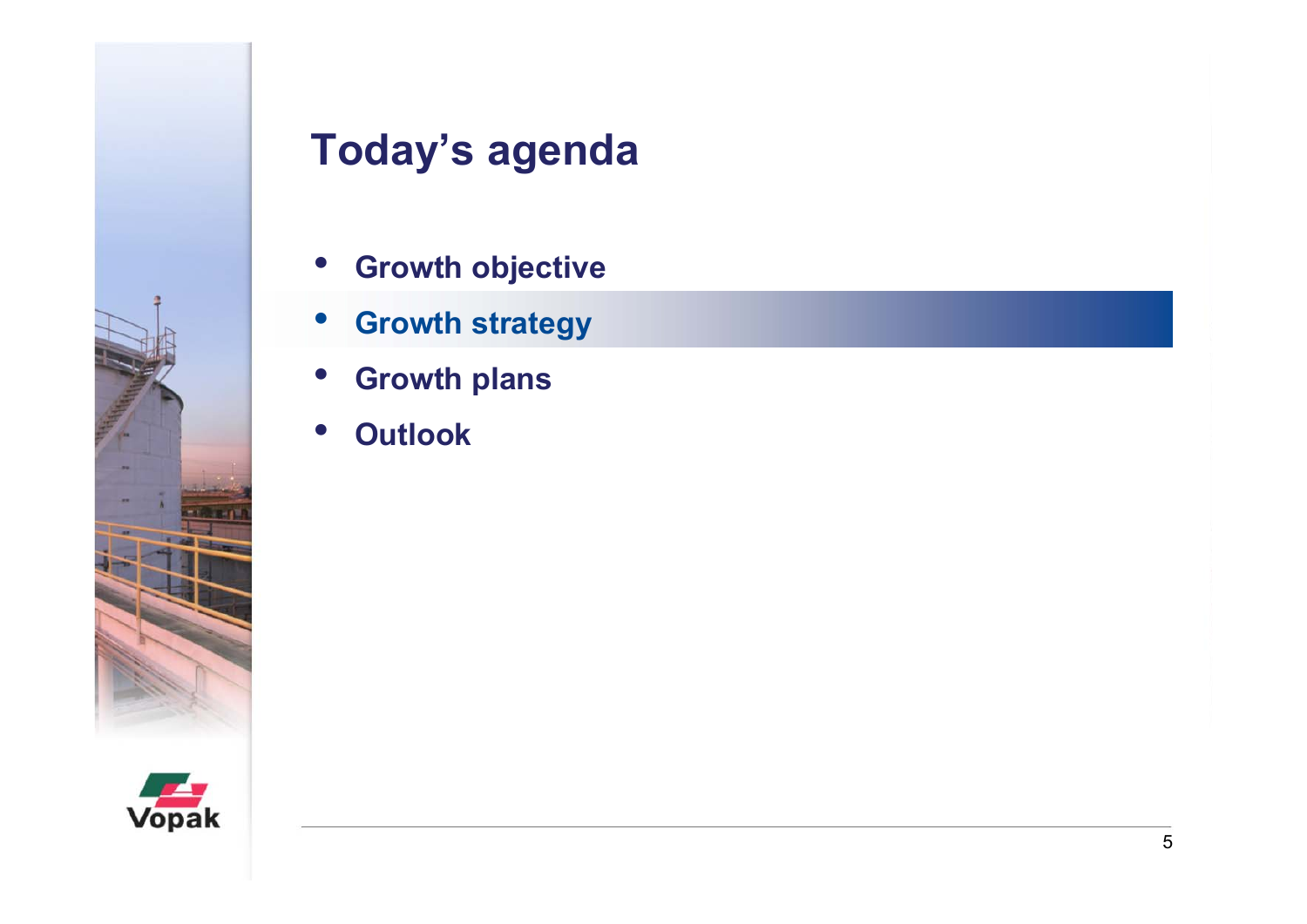

# **Vopak's growth strategy**

| <b>Value Driver</b>                                               | <b>Vopak's Response</b>                                                  |  |
|-------------------------------------------------------------------|--------------------------------------------------------------------------|--|
| Increasing imbalances                                             | Expansion of existing strategic<br><b>locations</b>                      |  |
| Economic growth resulting in more<br>demand                       | <b>Greenfield operations</b><br><b>Industrial Terminals</b><br>$\bullet$ |  |
| Diversification of products                                       | Offering additional blending<br>services<br>Bio-fuel growth strategy     |  |
| Increase of energy usage                                          | <b>LNG feasibility study</b>                                             |  |
| Rationalisation of port infrastructure                            | Roll out of Darwin; integrated multi-<br>user concept                    |  |
| Integration of storage and "simple"<br>technical processing units | Integrated "industrial terminal" like<br>solutions                       |  |

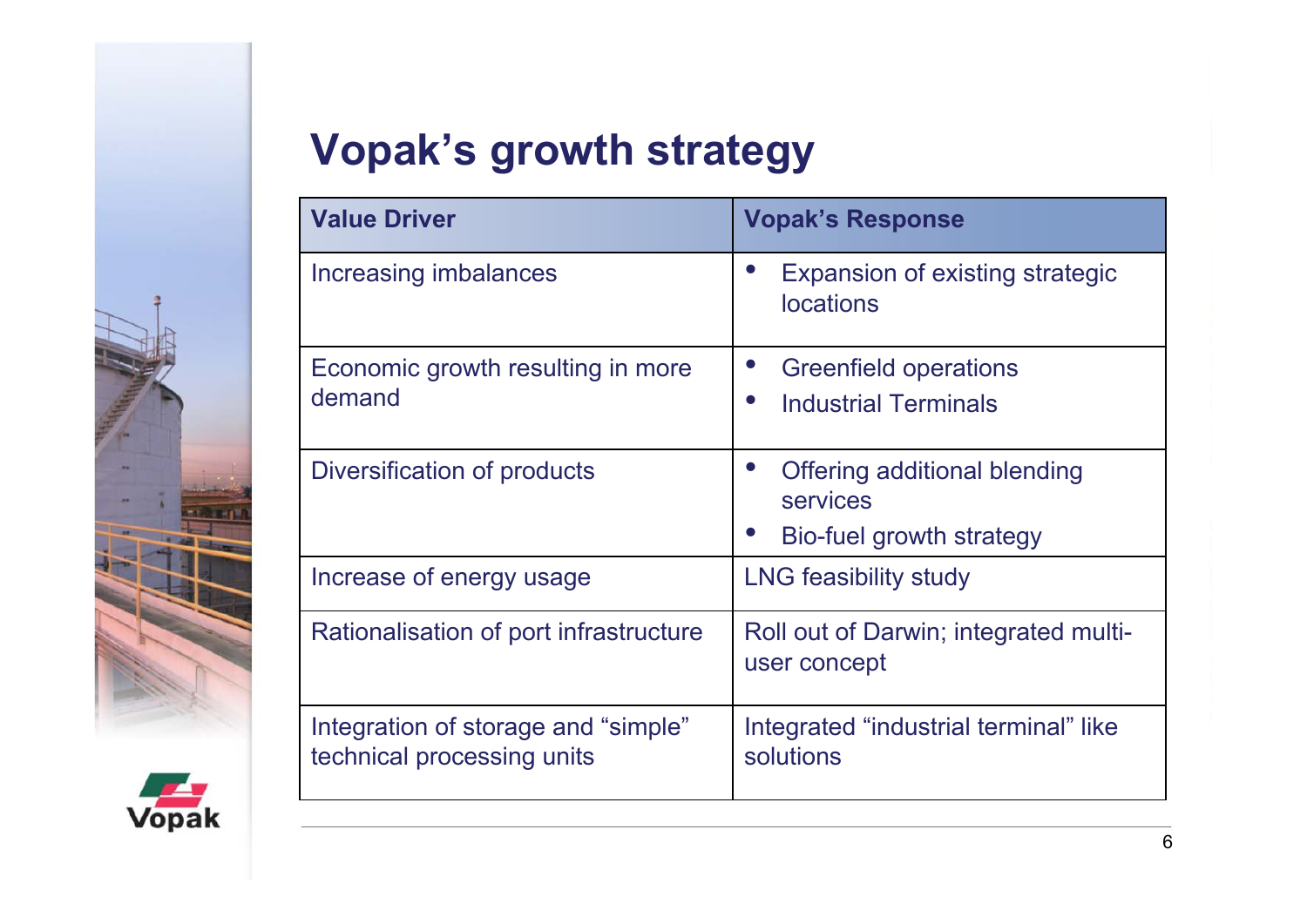### **Imbalances: Major oil trade flows**

Trade flows worldwide (million tonnes)





#### **Source: BP, Statistical review of world energy 2006**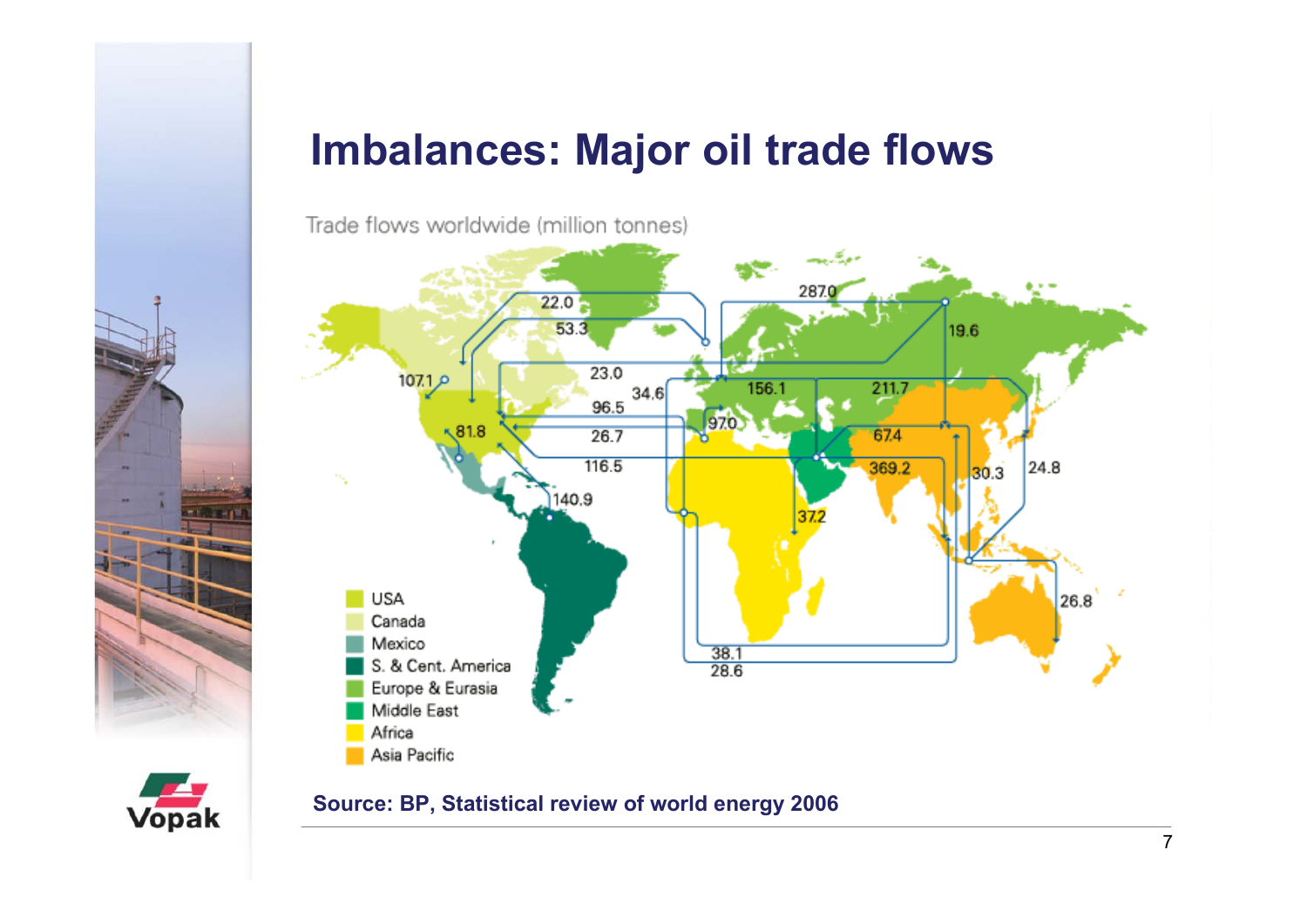

#### **World primary energy demand**



**Source: World Energy outlook 2005 (reference scenario)**

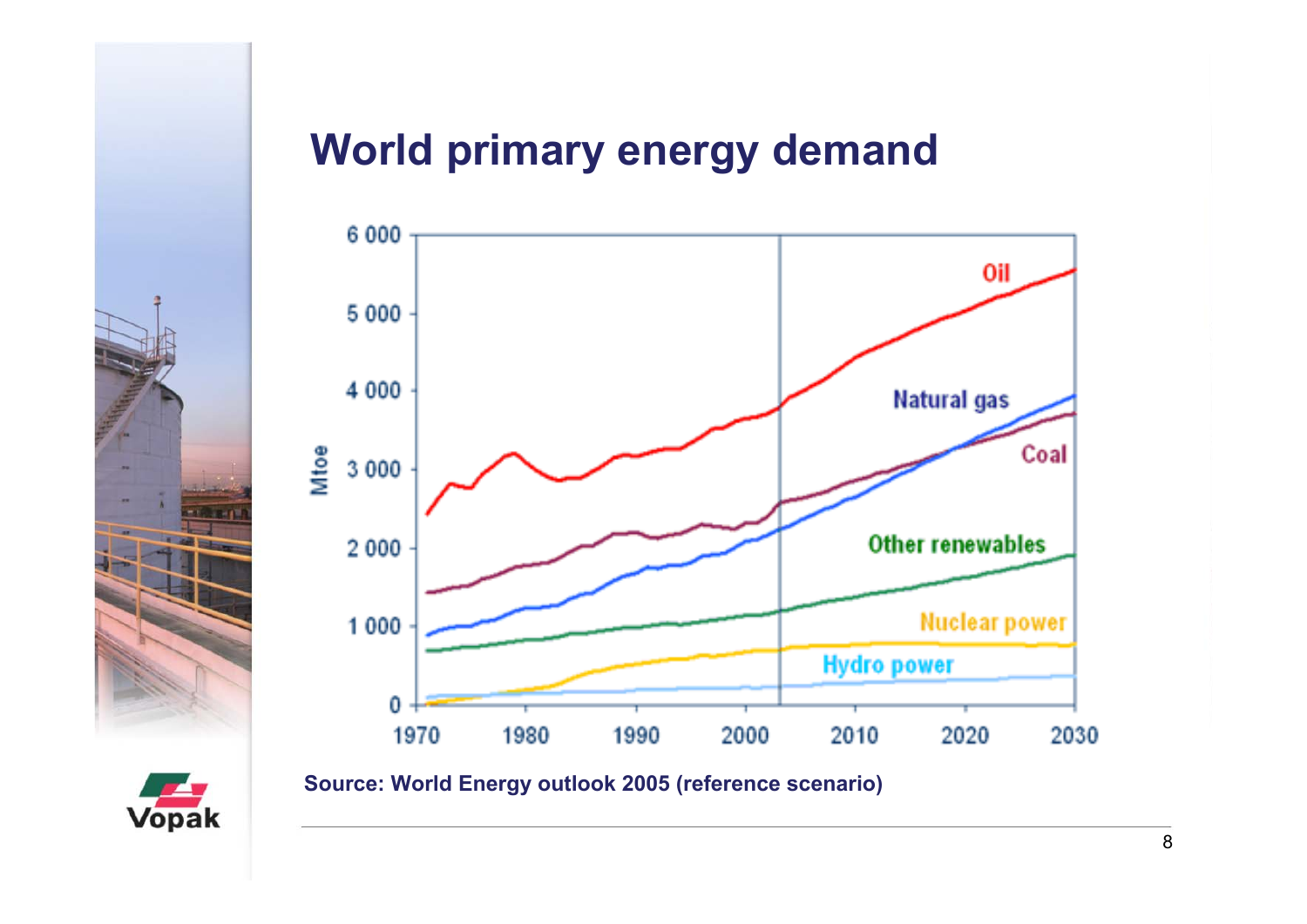

- $\bullet$ **Growth objective**
- $\bullet$ **Growth strategy**
- •**Growth plans**
- $\bullet$ **Outlook**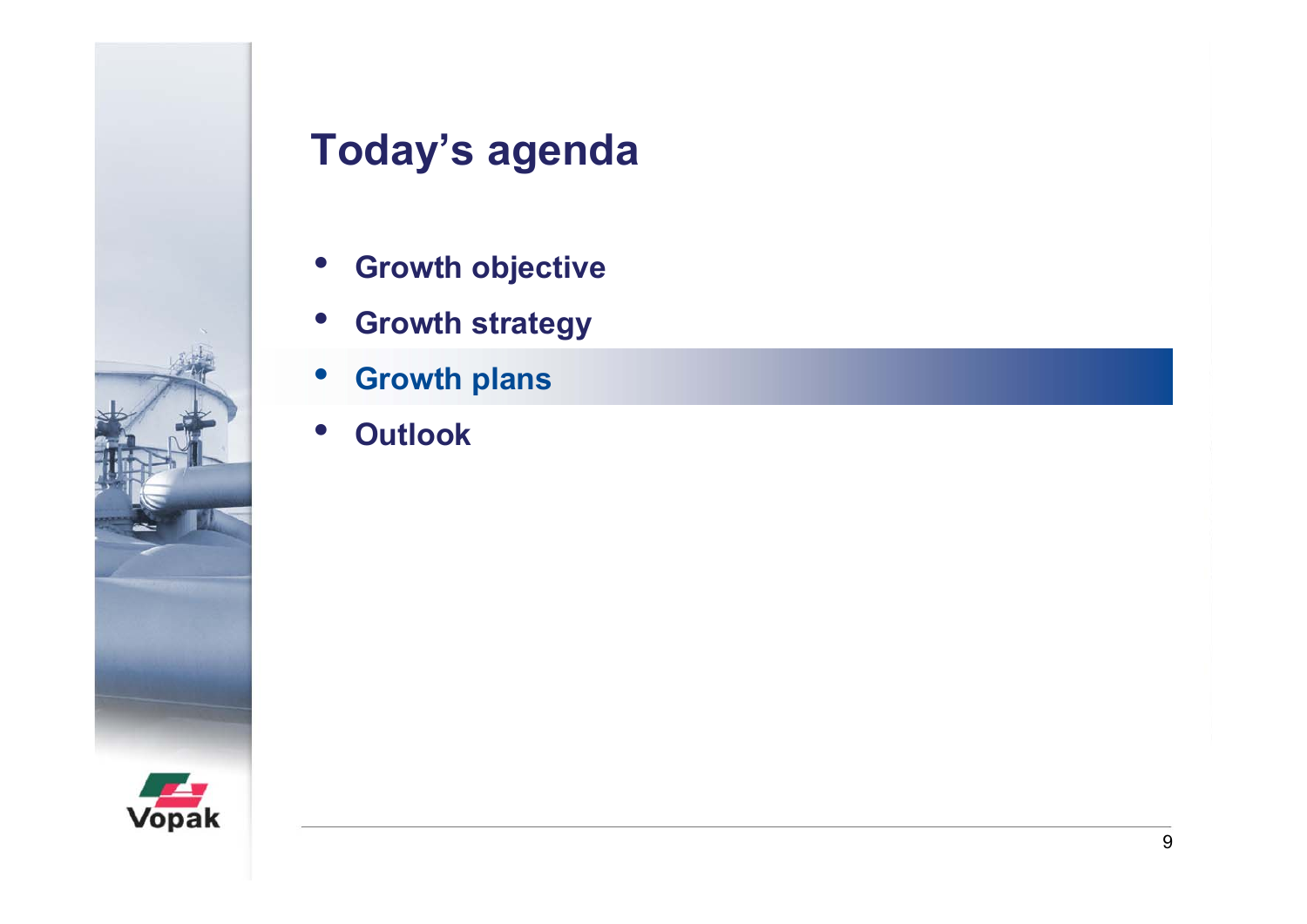### **Building for future growth**





**\* Phase 1 in operation**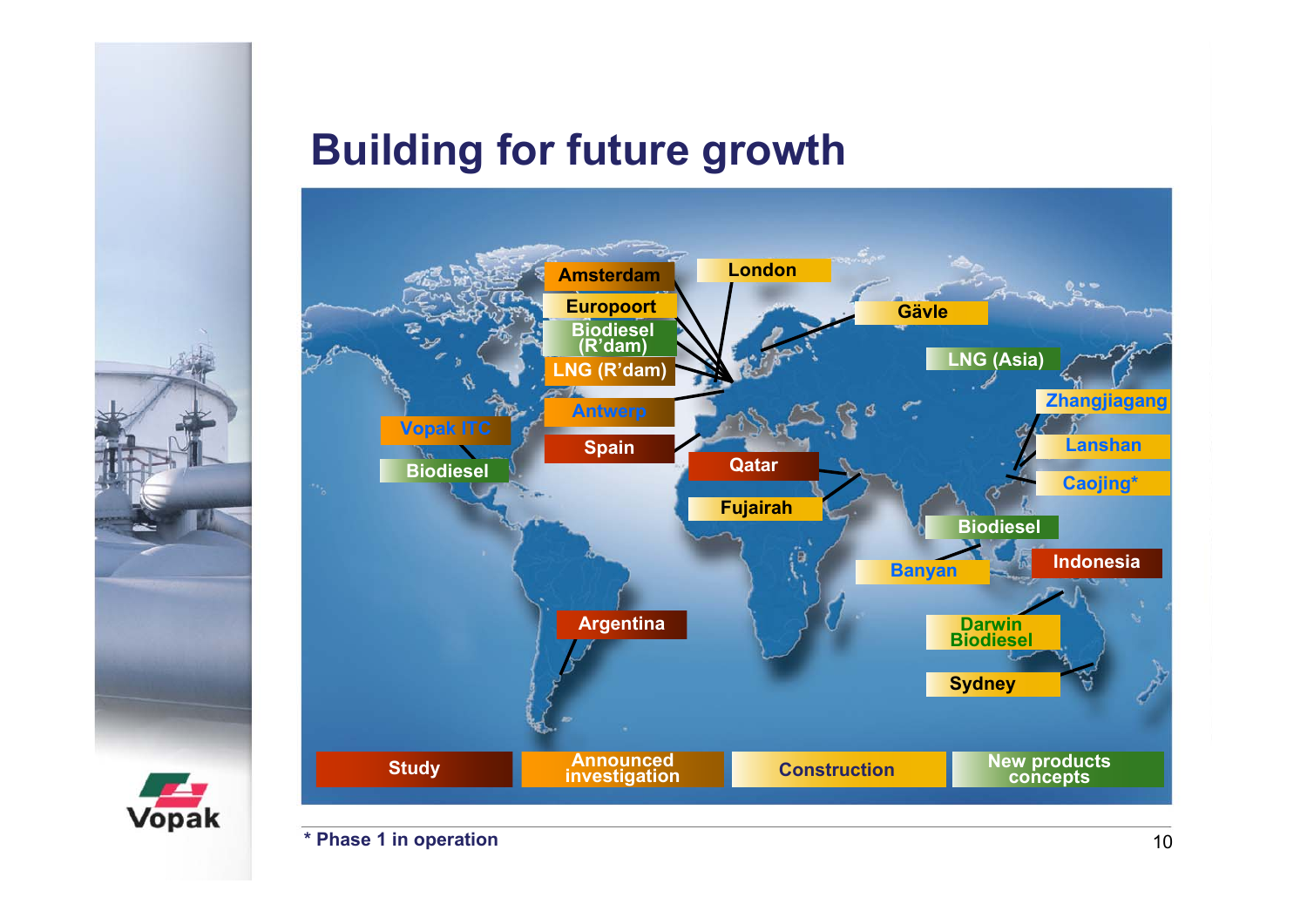

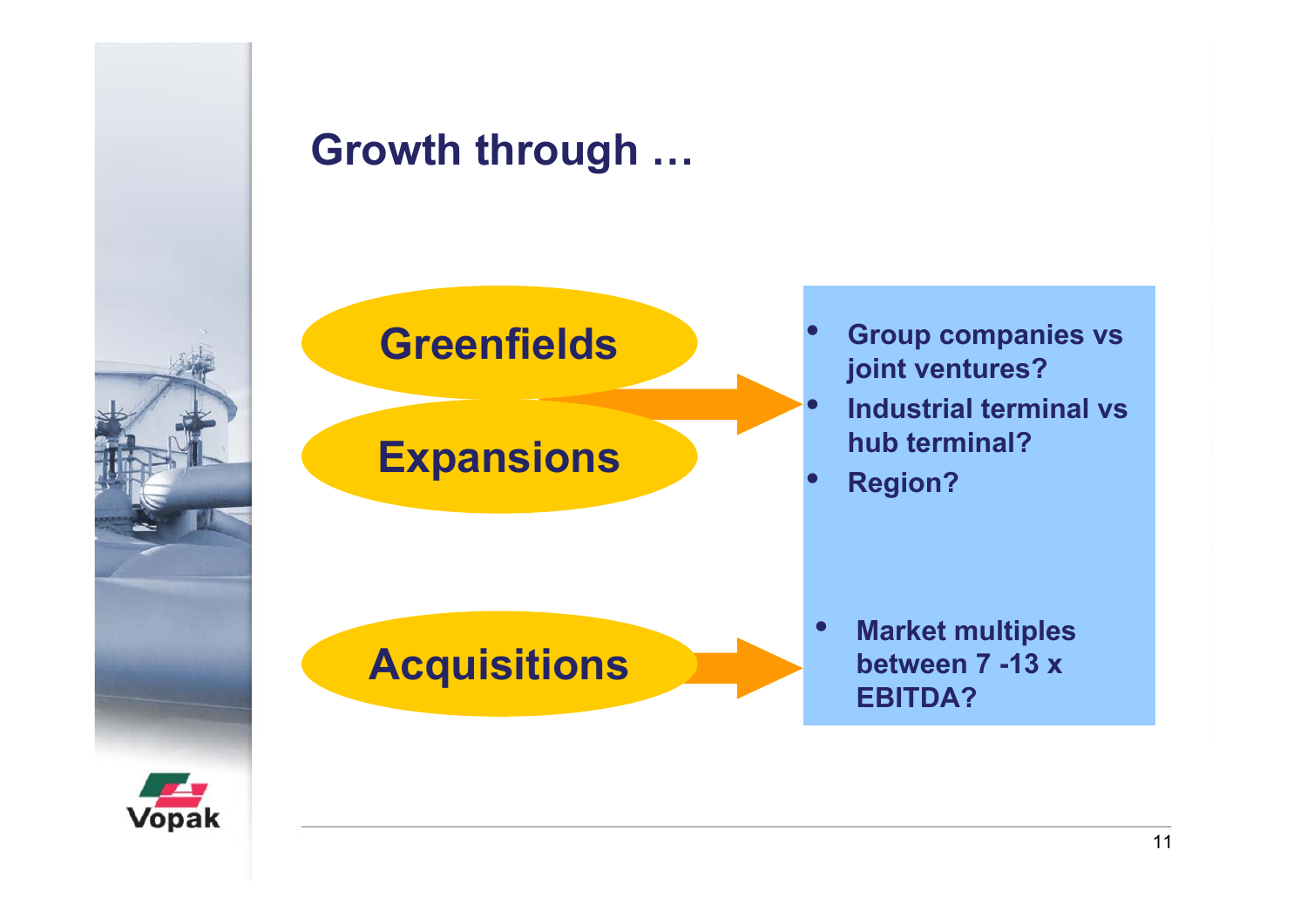# **Summary of announced "expansions"**

|                                           | 2006    | 2007      | $\geq$ 2008 |
|-------------------------------------------|---------|-----------|-------------|
| <b>Group companies</b><br>investments     | 406,500 | 840,000   |             |
| <b>Group companies</b><br>announced plans |         |           | 820,000     |
| Joint ventures &<br>associates            | 172,000 | 360,000   |             |
| <b>Total</b>                              | 578,500 | 1,200,000 | 820,000     |
|                                           |         |           |             |



**LNG (Rotterdam)** Throughput capacity 8 to 12 bcm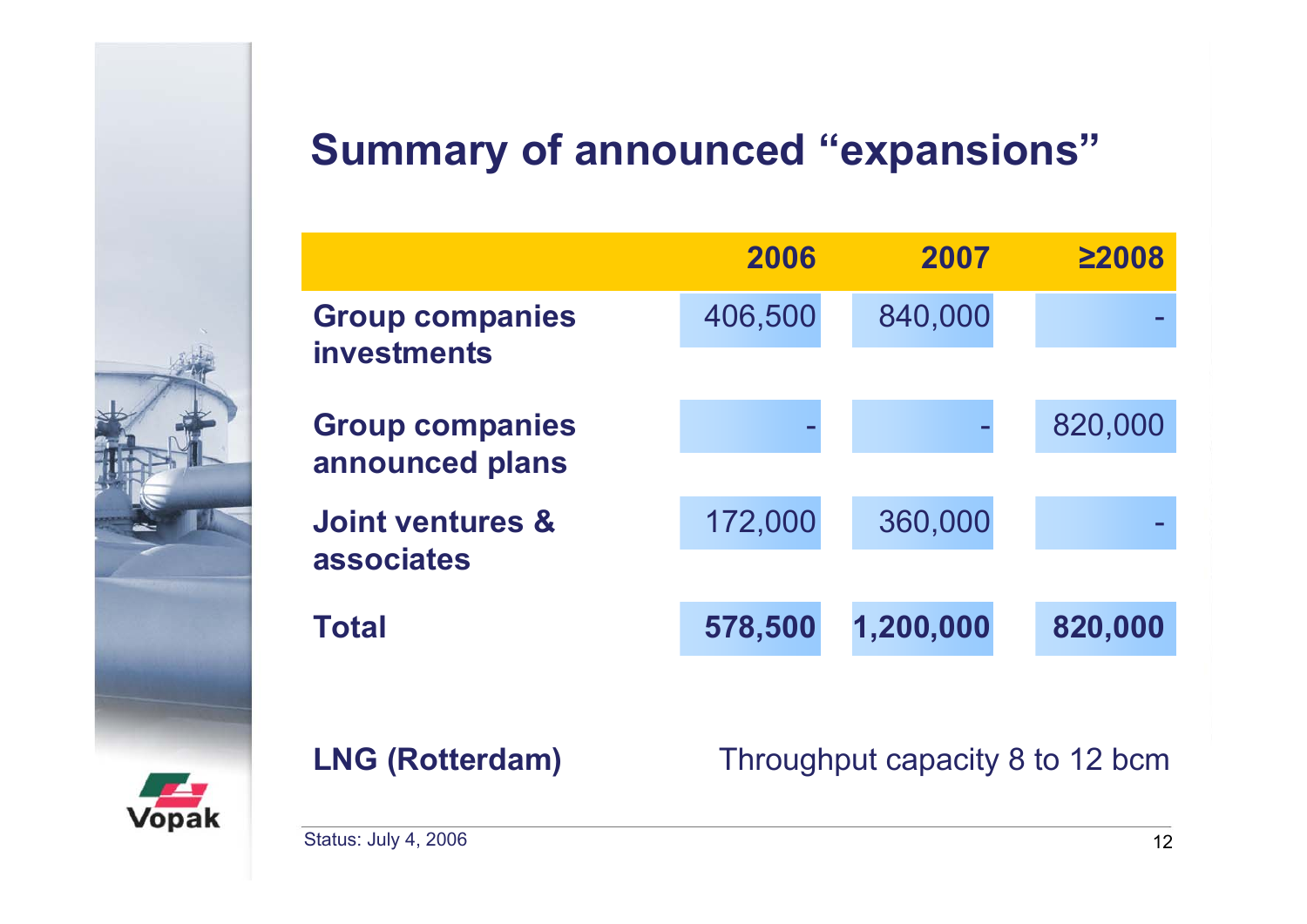#### **Overview current announced major projects (1)**

|                                                  |       | cbm       | 2006    | 2007    | $\geq 2008$ |
|--------------------------------------------------|-------|-----------|---------|---------|-------------|
| <b>Group companies "investments in progress"</b> |       |           |         |         |             |
| <b>Banyan</b>                                    | 69.5% | 370,000   |         |         |             |
| <b>Zhangjiagang</b>                              | 100%  | 200,000   |         |         |             |
| <b>Sydney</b>                                    | 100%  | 75,000    |         |         |             |
| <b>Europoort</b>                                 | 100%  | 440,000   |         |         |             |
| <b>Banyan</b>                                    | 69.5% | 60,000    |         |         |             |
| London                                           | 100%  | 45,000    |         |         |             |
| <b>Darwin</b>                                    | 100%  | 36,500    |         |         |             |
| <b>Lanshan</b>                                   | 60%   | 20,000    |         |         |             |
| <b>Subtotal</b>                                  |       | 1,246,500 | 406,500 | 840,000 |             |
| <b>Group companies "plans under review"</b>      |       |           |         |         |             |
| <b>Antwerp</b>                                   | 100%  | 100,000   |         |         |             |
| <b>Amsterdam</b>                                 | 100%  | 720,000   |         |         |             |
| <b>Subtotal</b>                                  |       | 820,000   |         |         | 820,000     |
| Status: July 4, 2006                             |       |           |         |         | 13          |

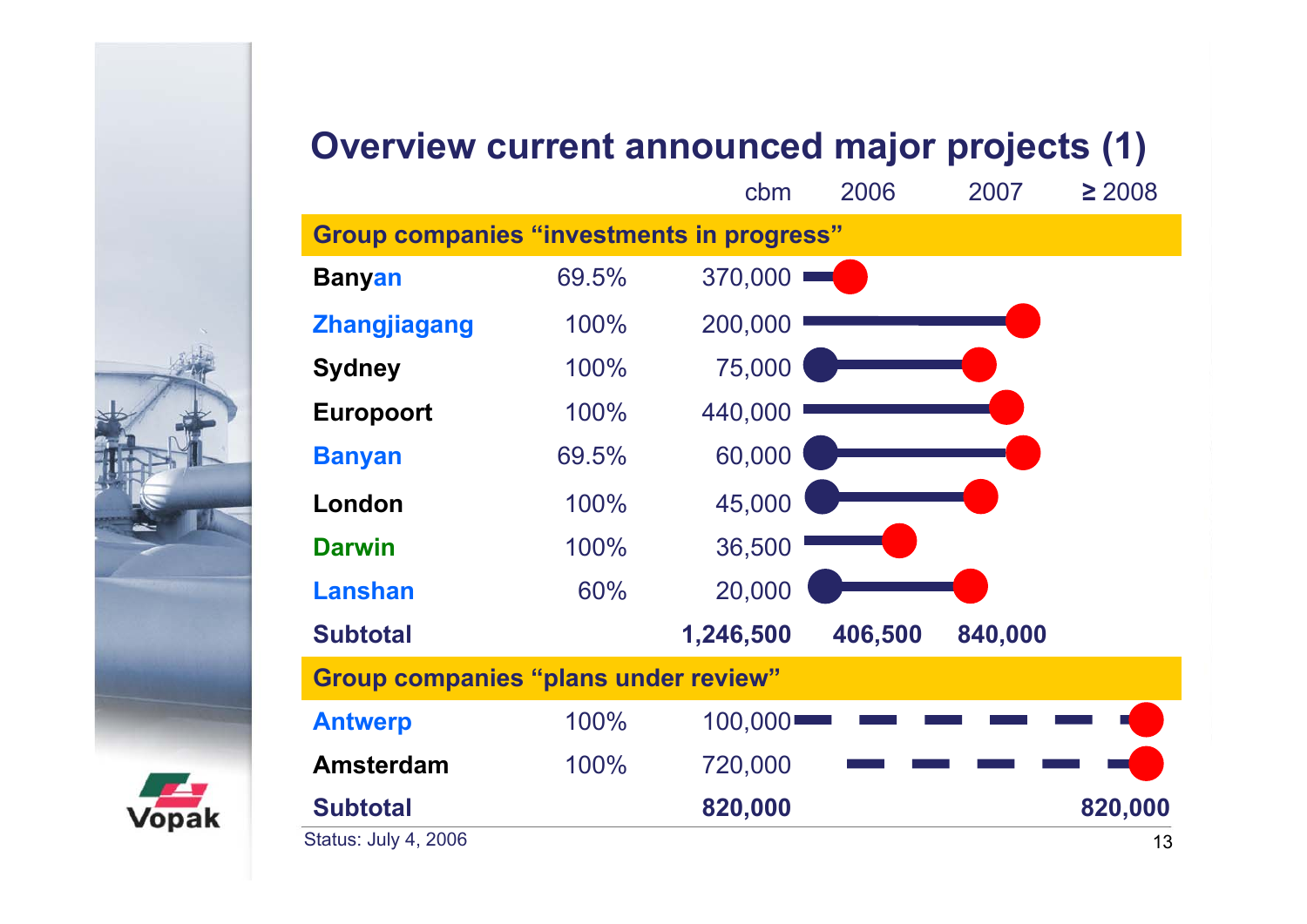#### **Overview current announced major projects (2)**





| Oil | <b>Chemicals</b>            | <b>Biodiesel</b> | <b>LNG</b> |  |
|-----|-----------------------------|------------------|------------|--|
|     | <b>Status: July 4, 2006</b> |                  |            |  |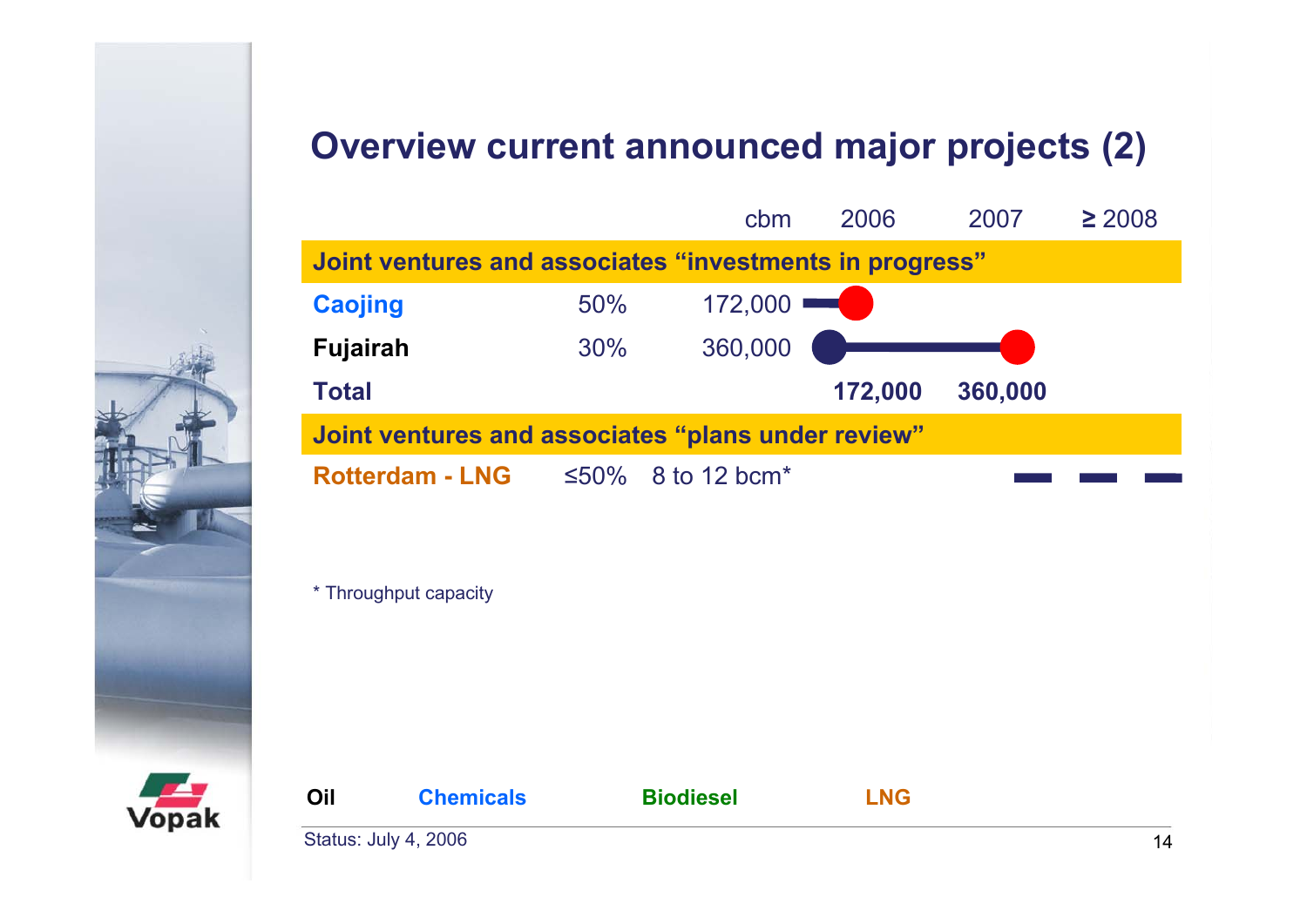

- $\bullet$ **Growth objective**
- $\bullet$ **Growth strategy**
- $\bullet$ **Growth plans**
- •**Outlook**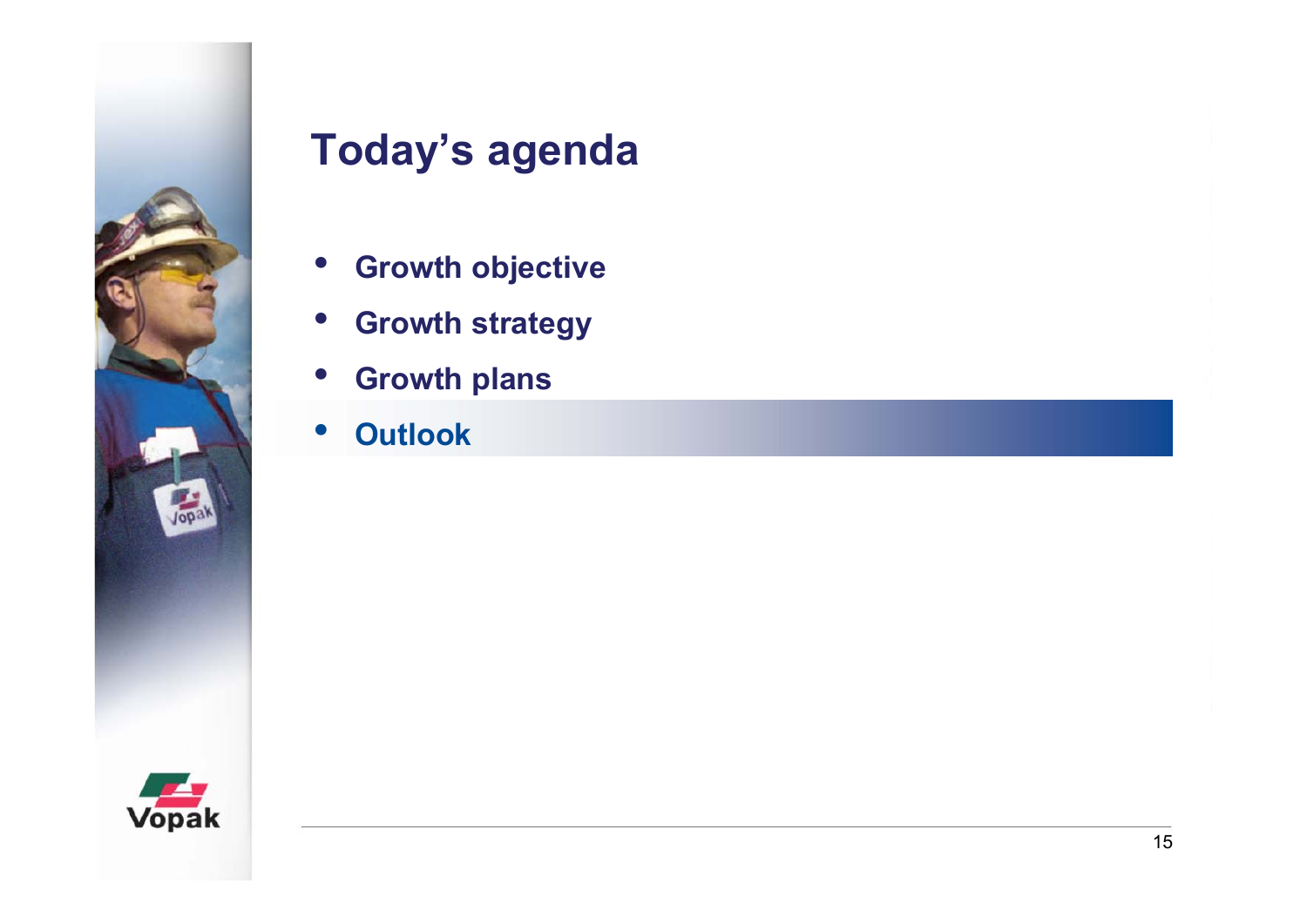# **2005: € 28.7 mln increase in EBIT**



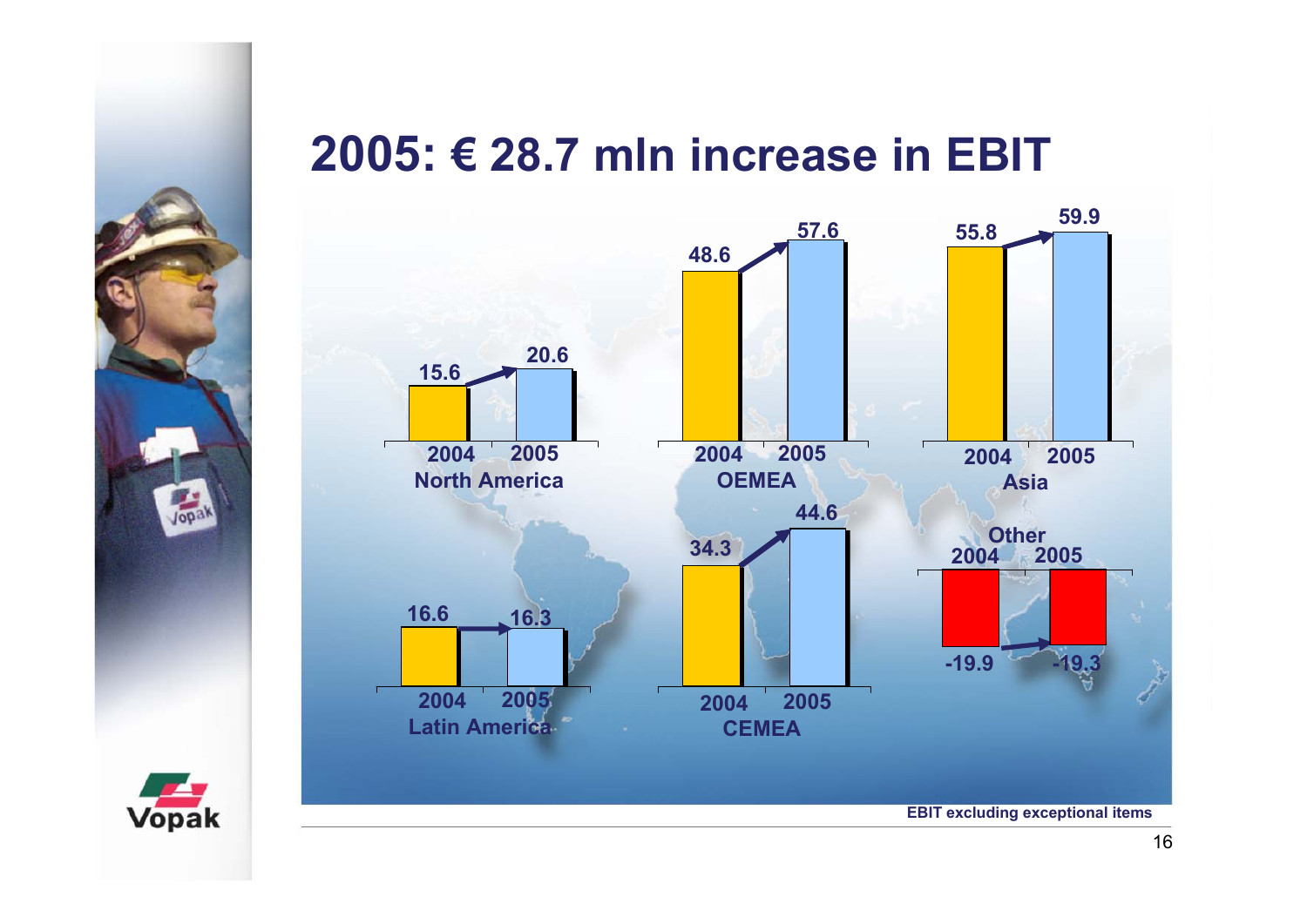

# **Summary outlook**

|               | 2005  | 2006 and beyond                                                               |
|---------------|-------|-------------------------------------------------------------------------------|
| EBITDA (mln)  | 253.5 | <b>Growth to 275-350</b>                                                      |
| $EBIT*$ (mln) | 179.7 | Around 200 (2006)                                                             |
| <b>EPS</b>    | 1.46  | an improvement of around<br>10% per annum on average<br>over the coming years |
| CAPEX (mln)   | 160.3 | ±250 (2006)                                                                   |
| <b>ROCF</b>   | 16.5% | Around 16%                                                                    |

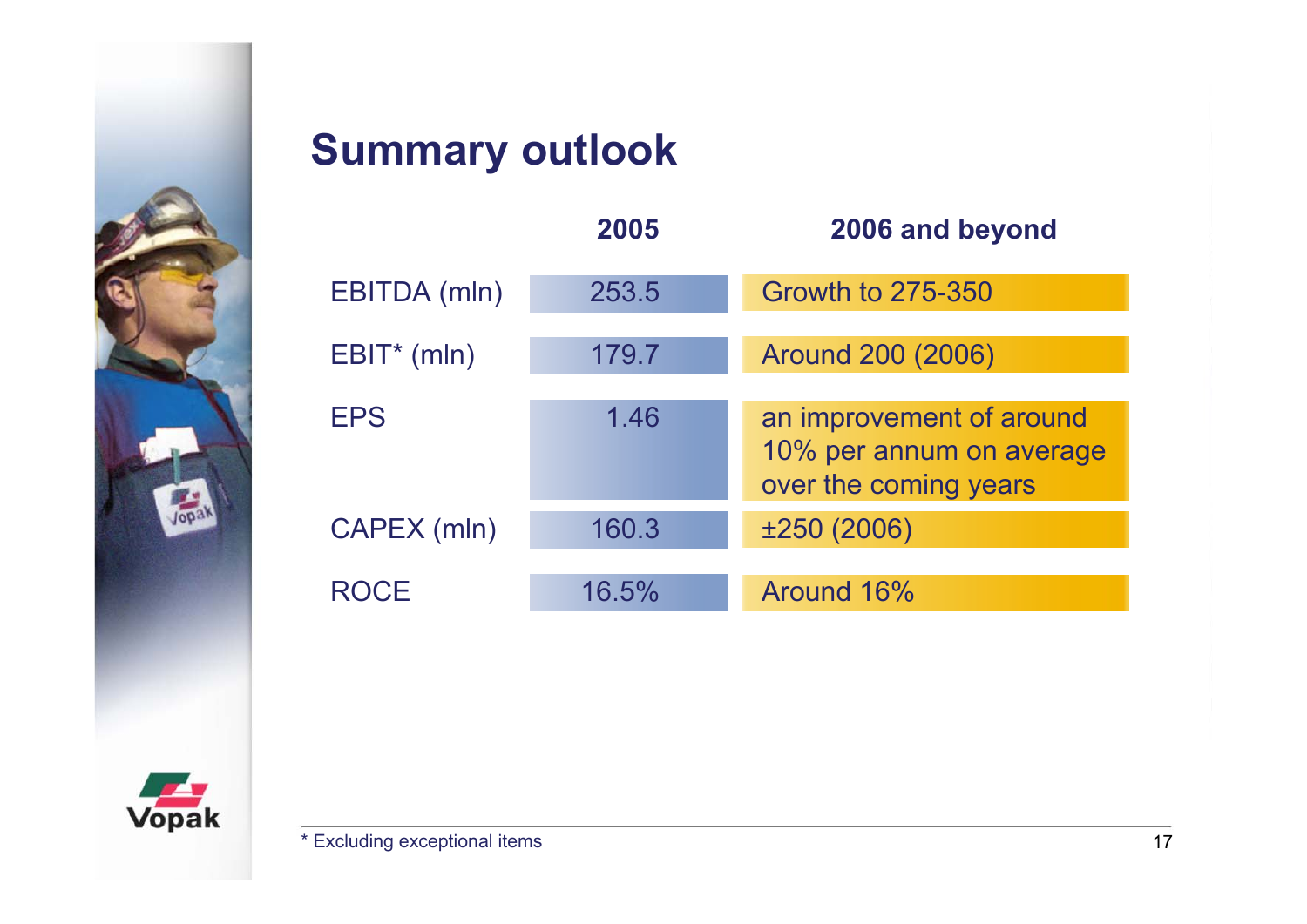

#### **Illustration expansion impact**